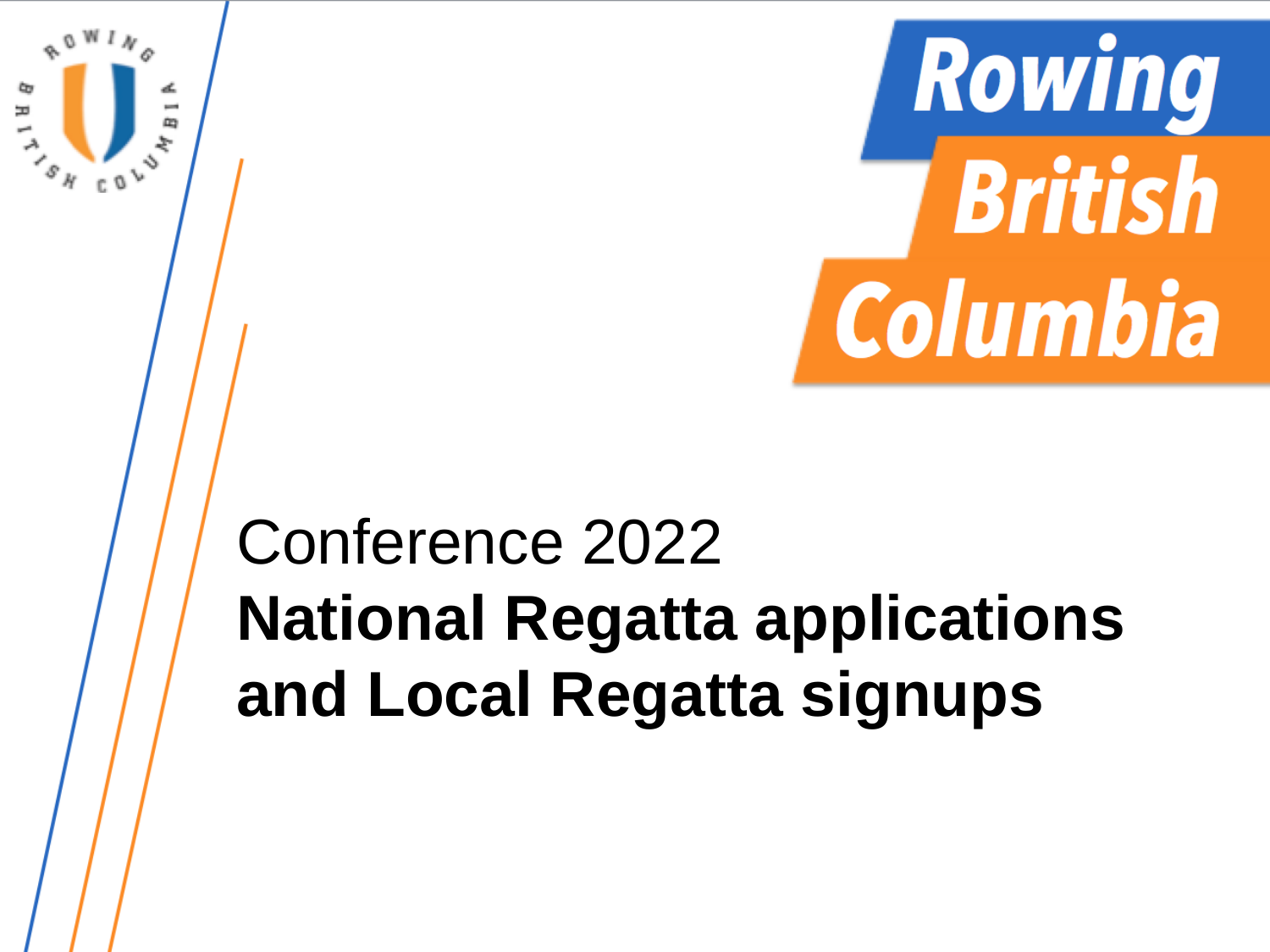## **National Regatta applications** 2/8

### **Canada Summer Games (17-21 Aug 2022, St Catharines ON)**

Call for applications from BC Umpires published – 09 Dec 2021;

Application submission deadline – 01 Jan 2022;

Rowing BC Umpire Committee had to submit nomination(s) by 07 Jan 2022;

Rowing Canada announced the appointment of Chris Frappell on 27 Jan 2022.

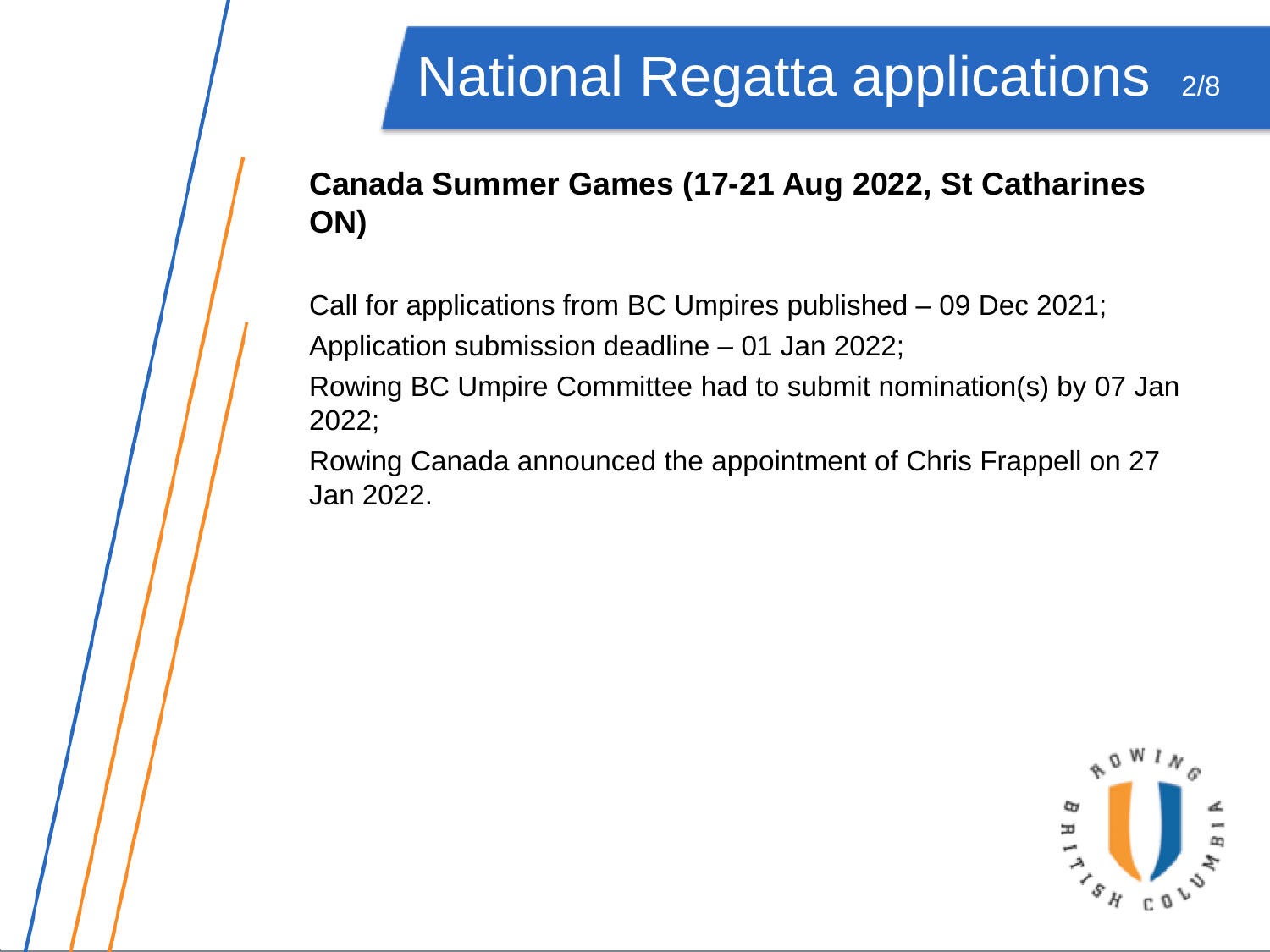### National Regatta applications 3/8

**Royal Canadian Henley** (02-07 Aug 2022, St Catharines ON) **Canadian University Association Rowing Championships**  (*Early November?, Western Canada … Burnaby Lake?*) **RCA National Rowing Championships (and Canada Cup?)**  (*Mid-November?, ???*)

Call for applications for all currently await resolution of NRC venue.

### **Cascadia Masters Championship** (15-17 Jul 2022, Burnaby Lake)

Appointment of CU, DCU, and 3 Members of the Jury will be done by RCA so related signup offers will be considered "applications".

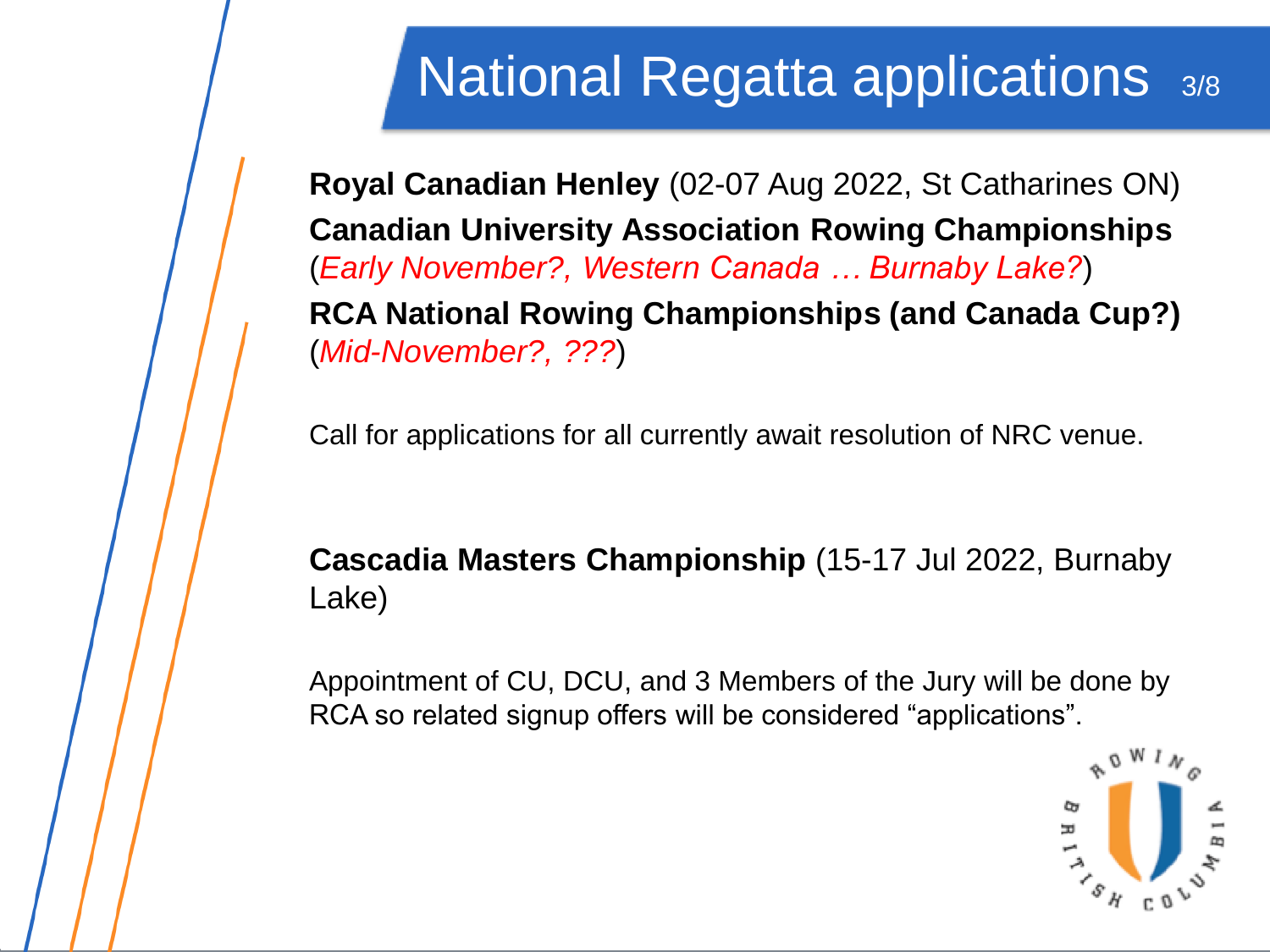### USRA NW applications 4/8

Lake Stevens Spring Sprints (23-24 Apr 2022) – occasionally, **Northwest Youth Regional Championships** (20-22 May 2022, Vancouver Lake WA), and **Northwest Masters Regional Championships** (17-19 Jun 2022

Vancouver Lake WA).

*Our invitations have included Brentwood, Cascadia, and even Shawnigan Lake regattas.*

The Referee-Umpire exchange program between the US Rowing Northwest region (Alaska, Idaho, Oregon, and Washington) and BC has a 25-year history. (Approximately.) Usually "up to 3" people.

Due to Covid-19, any decision regarding 2022 invitations will be delayed as long as feasible.

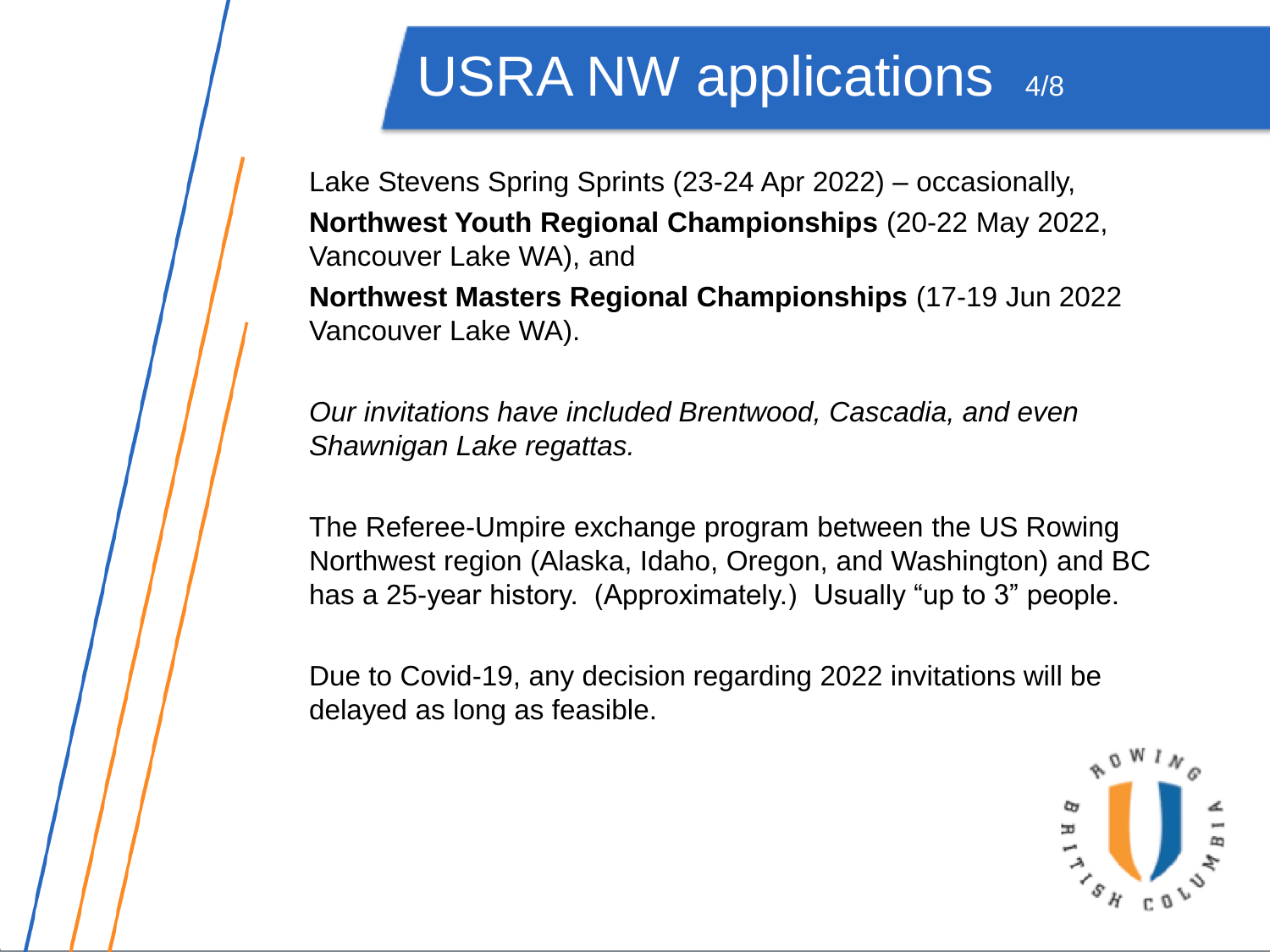### Local Regatta signups  $5/8$

#### **Chief Umpires for Q2**

*Island:*

**Shawnigan Lake** (13-15 May, Shawnigan Lake) **Nanaimo Junior Sprints** (28-May, Long Lake) *Mainland:* **Delta Deas Scholastic** (29-May, Deas Slough) **Coaches Regatta** (11-12 Jun, Burnaby Lake) *Proposed (???): BC Coastal Series – Endurance Race (10-Apr, TBD) BC Coastal Series – Sprint and Endurance Race (18-Jun, TBD)*

Please apply by sending an email to the [Umpire Committee](mailto:ucommittee@rowingbc.ca) *by 19 Feb 2022 (1 week).*

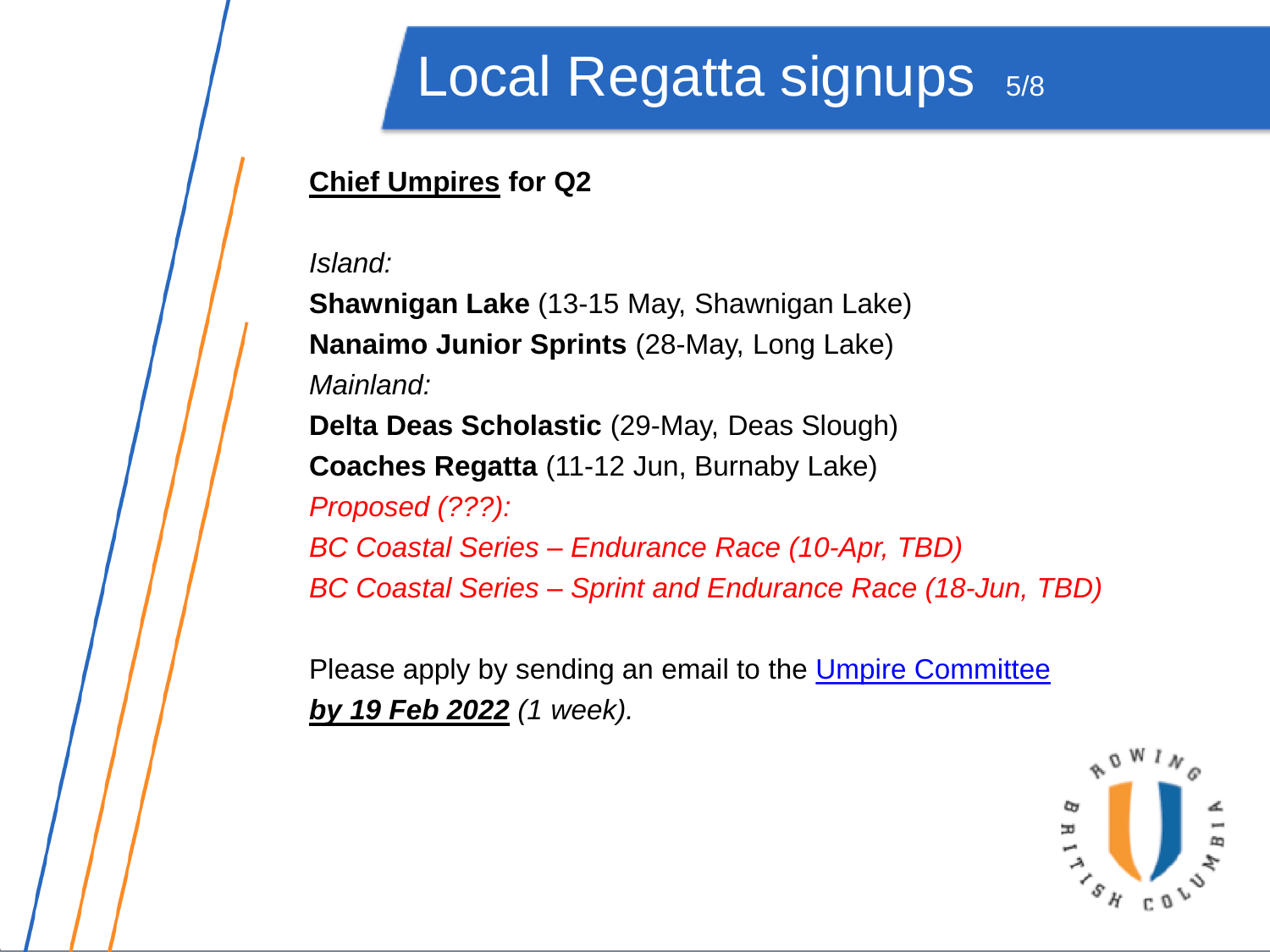## Local Regatta signups 6/8

#### **Chief Umpires for Q3 and Q4**

There are anywhere from 14 to 24 regattas planned or proposed for the second half of the year.

Follow along in the [Google Docs](https://docs.google.com/spreadsheets/d/16TnvKnrl3xaZrkJZ6MJKrUdW5AIVT3z9_-KTFXPNogU/edit#gid=0) **[Regatta Signups \(Umpires\)](https://docs.google.com/spreadsheets/d/16TnvKnrl3xaZrkJZ6MJKrUdW5AIVT3z9_-KTFXPNogU/edit#gid=0)** [spreadsheet](https://docs.google.com/spreadsheets/d/16TnvKnrl3xaZrkJZ6MJKrUdW5AIVT3z9_-KTFXPNogU/edit#gid=0) (URL: [https://docs.google.com/spreadsheets/d/16TnvKnrl3xaZrkJZ6MJKrUd](https://docs.google.com/spreadsheets/d/16TnvKnrl3xaZrkJZ6MJKrUdW5AIVT3z9_-KTFXPNogU/edit#gid=0) [W5AIVT3z9\\_-KTFXPNogU/edit#gid=0\)](https://docs.google.com/spreadsheets/d/16TnvKnrl3xaZrkJZ6MJKrUdW5AIVT3z9_-KTFXPNogU/edit#gid=0).

Please apply by sending an email to the *Umpire Committee by 05 Mar 2022 (3 weeks).*

*After the passage of the deadlines, we may resort to first-come-firstserve and/or some gentle "arm twisting".*

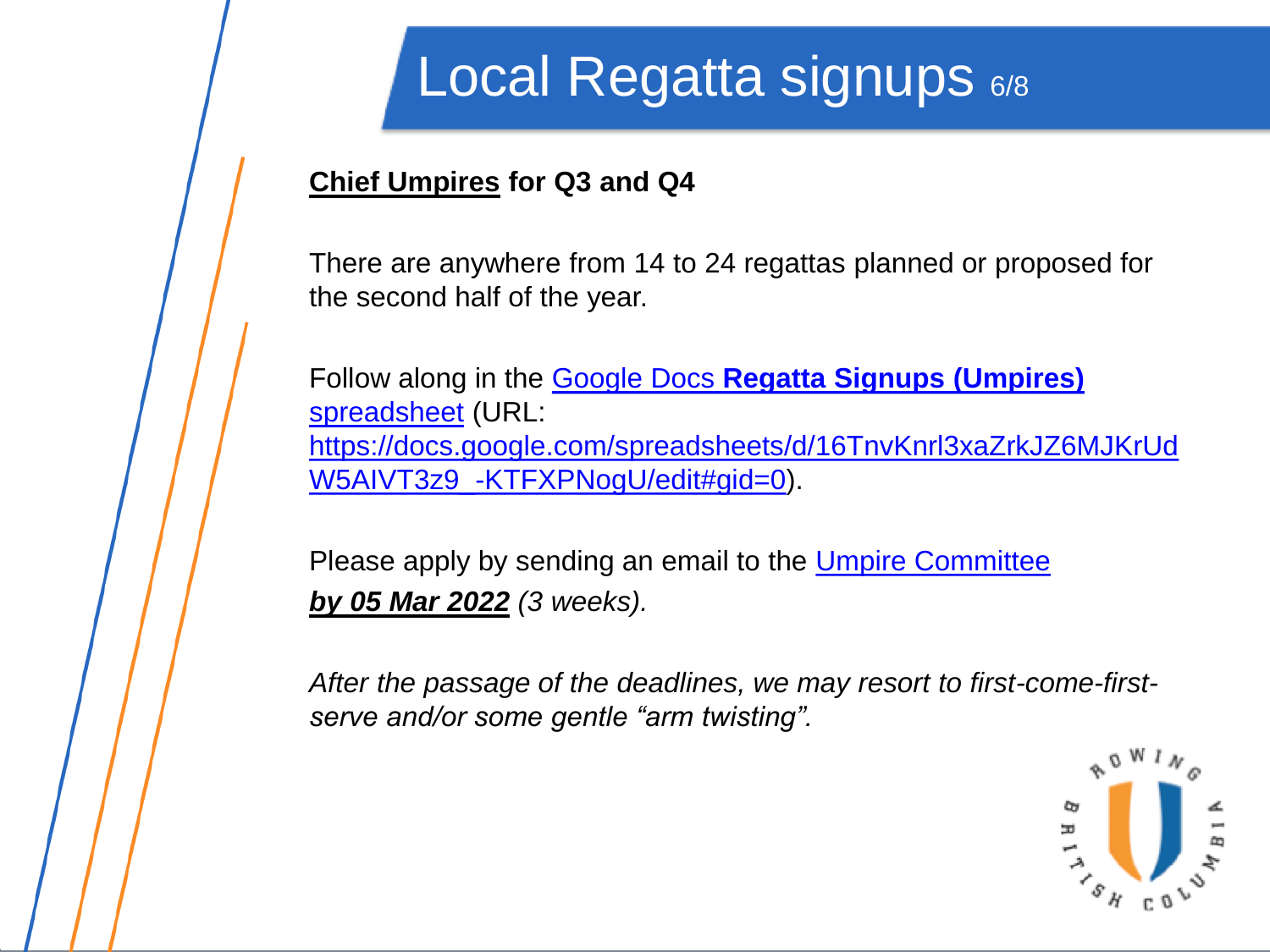# Local Regatta signups 7/8

#### **Jury members**

To try to recapture some of the in-person enthusiasm of Seminars past, we are *temporarily* supplying a Regatta Signups (Umpires) - **Edit access** copy:

[https://docs.google.com/spreadsheets/d/1HfpB\\_7yj1xvbpGu0p7EaRu8P2T](https://docs.google.com/spreadsheets/d/1HfpB_7yj1xvbpGu0p7EaRu8P2TwEdEqvPw4fEkTnv_I/edit#gid=0) wEdEqvPw4fEkTnv I/edit#gid=0 (Copy the URL from the Chat.)

This is editable now and will remain so until *Sunday afternoon*. Please add your name in appropriate empty Cells.

In the future, continue to consult the [Google Docs](https://docs.google.com/spreadsheets/d/16TnvKnrl3xaZrkJZ6MJKrUdW5AIVT3z9_-KTFXPNogU/edit#gid=0) **[Regatta Signups](https://docs.google.com/spreadsheets/d/16TnvKnrl3xaZrkJZ6MJKrUdW5AIVT3z9_-KTFXPNogU/edit#gid=0)  [\(Umpires\)](https://docs.google.com/spreadsheets/d/16TnvKnrl3xaZrkJZ6MJKrUdW5AIVT3z9_-KTFXPNogU/edit#gid=0)** [spreadsheet](https://docs.google.com/spreadsheets/d/16TnvKnrl3xaZrkJZ6MJKrUdW5AIVT3z9_-KTFXPNogU/edit#gid=0) and send an email to the [Umpire Committee](mailto:ucommittee@rowingbc.ca)  to offer your services to fill any vacancies that you can.